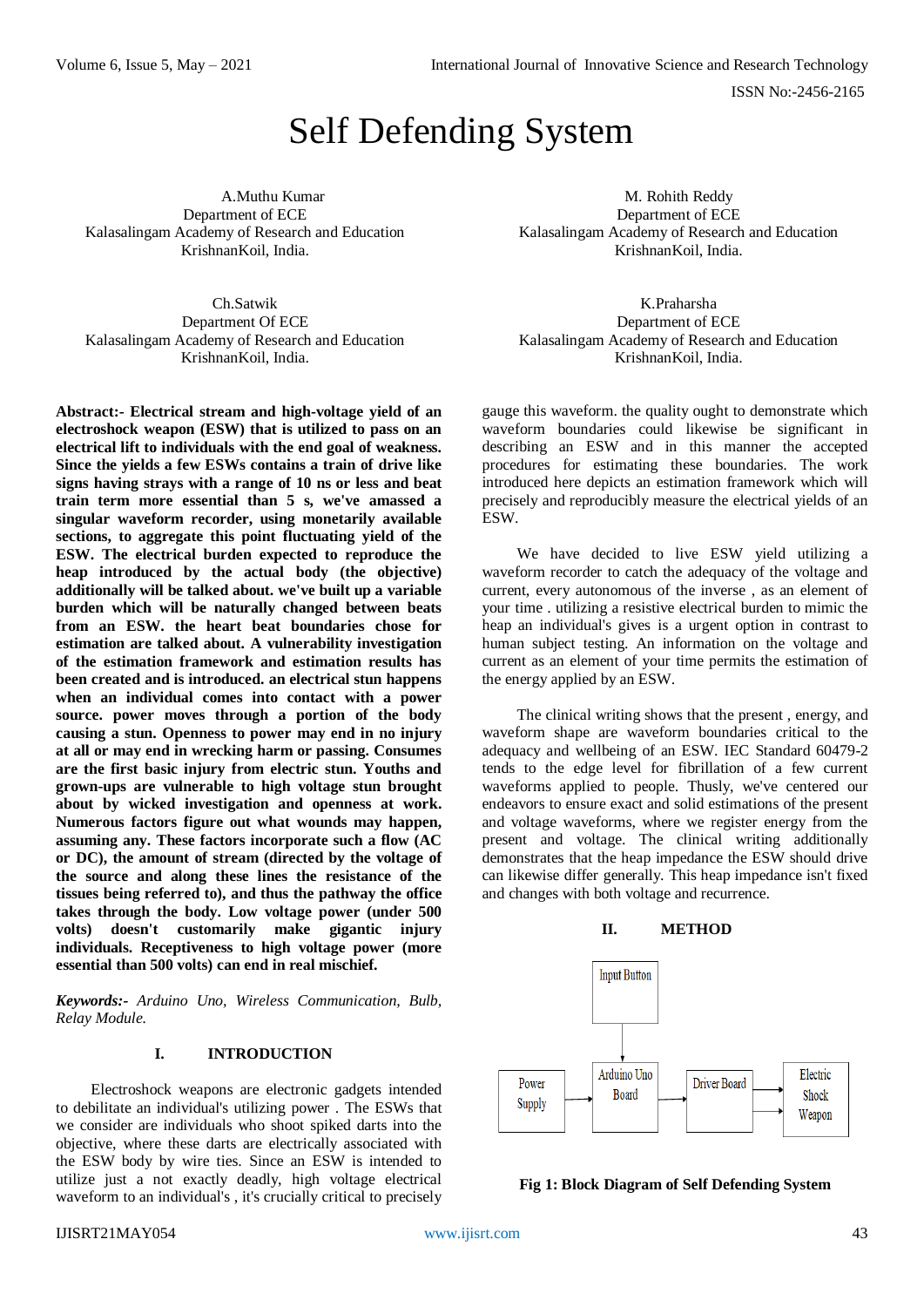ISSN No:-2456-2165

#### **POWERSUPPLY**

In this endeavor we've power supplies with  $+5V$  and decision consistently  $+5V$  is adequate for full scale circuit. Another (- 5V) supply is utilized basically if there ought to be an occasion of OP amp circuit. Transformer fundamental side has 230/50HZ AC voltage however at the assistant twist the voltage is step brought directly down to 12/50hz and this voltage is altered using two full wave rectifiers. The changed yield is given to a channel circuit to fiter the unfortunate ac inside the sign then the yield is again applied to a regulator LM7805 (to give +5v) regulator. While LM7905 is for giving  $-5V$  rule. ( $+12V$  circuit is utilized for stepper motors, Fan and Relay by using LM7812 regulator same cycle like above arrangements).



**Jumper wire:**



#### **Fig 3: Jumper Wires**

Jumper wires are by and large wires that have connector pins at each end, permitting them to be used to relate two fixations to at any rate each other without confining. Jumper wires are reliably utilized with breadboards and other prototyping instruments to shape it simple to move a circuit dependent upon the situation . Really speedy. Straightforward as can be, it doesn't get determinedly more key than jumper wires. Jumper wires generally speaking are open three transformations: male-to-male, male-to-female and female-tofemale. The detachment between each is inside the best grade of the wire. Male realizations have a pin distending and will plug into things, while female terminations don't and are utilized to plug things into.

## **Arduino Uno**



**Fig 4: Arduino Uno Board**

Arduino has a few kinds like UNO, Arduino uber board and so on, yet overall we use UNO sheets it is a microcontroller board that depends on ATmega328p. Prior while delivering the Arduino sheets it named as Uno in light of the fact that in Italian the uno alludes to one so for the previous form Arduino is named as Arduino uno. It has a component of getting power supply through the USB port .It can likewise change over from AC to DC and furthermore by a battery. The reset button is utilized for resting the past codes and it will be overwritten and furthermore will be saved until it is overwritten. By utilizing the USB port we can likewise send the code through this port it has RF transmitter and recipient it will squints for that specific activity.

#### **Driver Board:**



**Fig 5: Driver Board**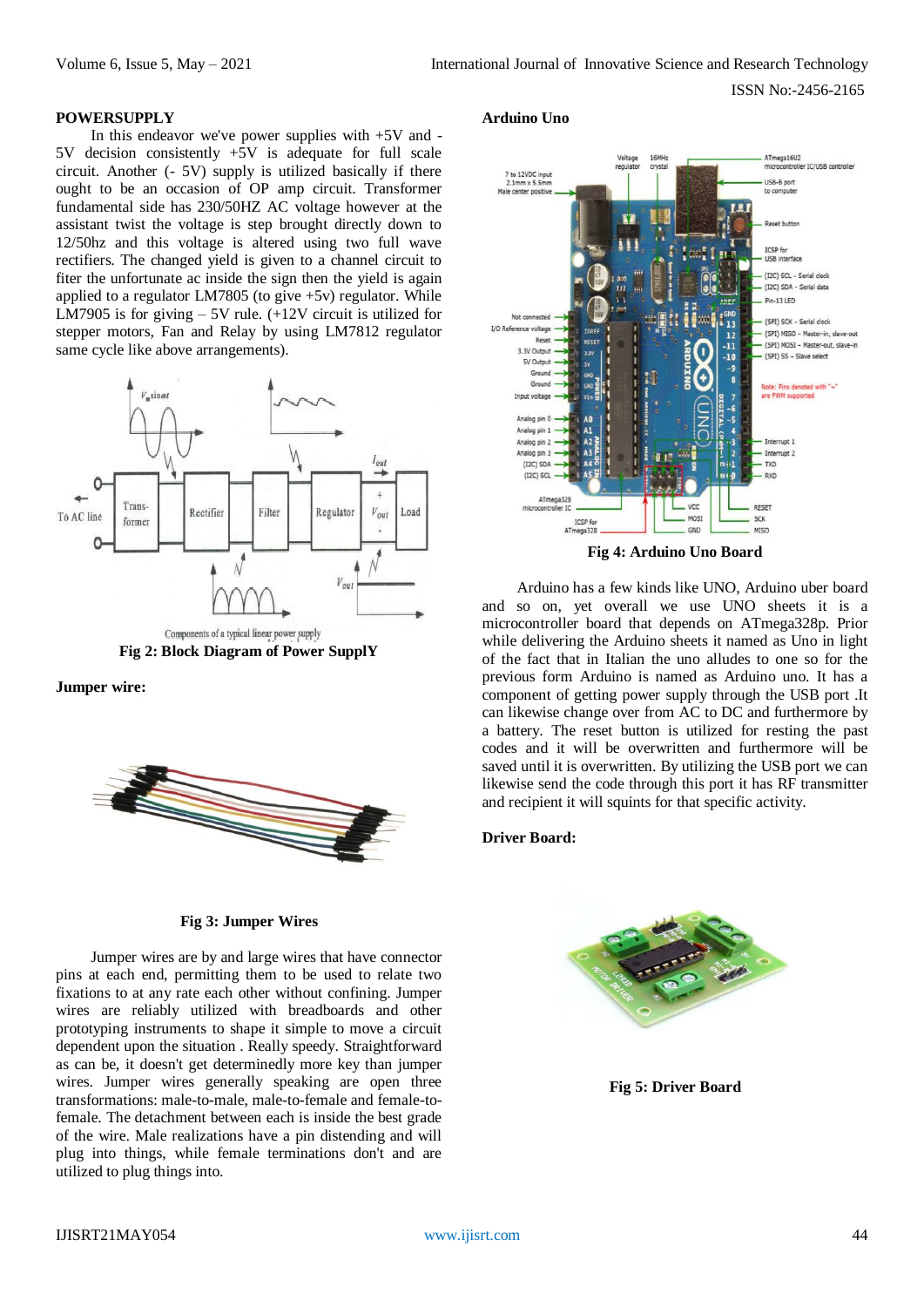#### ISSN No:-2456-2165

A designer might be a microcircuit chip which is regularly used to control motors in self-administering robots. engineer set probably as an interface among Arduino and as needs be the motors . the head typically used architect IC's are from the L293 course of action like L293D, L293NE, at that point forward These ICs are expected to oversee 2 DC motors meanwhile. L293D contains two H-interface. Hassociate is that the first clear circuit for controlling a coffee current evaluated motor. we'll imply the architect IC as L293D on the grounds that it were. L293D has 16 pins.

# **III. RESULTS AND DISCUSSION**

An electroshock weapon is a debilitating weapon. It conveys an electric stun pointed toward incidentally upsetting muscle capacities or potentially perpetrating torment without normally causing critical injury.Many kinds of these gadgets exist. Immobilizers, mallet (or goads), and belts control an electric stun by direct contact, while TASER led electrical weapons (CEWs) discharge shots that manage the stun through slender adaptable wires. Long-range electroshock shots, which can be terminated from conventional shotguns and needn't bother with the wires, have additionally been developed.Though the two terms are frequently utilized reciprocally, immobilizers are in a real sense direct contact weapons that work primarily through torment 3consistence by influencing the tangible sensory system . It can likewise cause some solid disturbance, however that by and large requires 3–5 seconds of direct contact. as analyzed, a TASER gadget might be a long reach weapon that weakens the objective by disturbing deliberate strong control through the engine systema nervosum . The electroshock weapon (ESW), other than hinted as a neuromuscular incapacitator, drove energy weapon, made energy device, etc, is one piece of a continuum of force which may be applied by fundamental and military to regulate or cover an aggressor or wild person. Quite far by passing on a high-voltage, low-stream, electric reel to an individual . This amazement is much of the time of satisfactory energy to shape the individual become coincidentally hurt in any, a couple of moments after the current transport has been completed.In normal use, the individual being smothered isn't unendingly hurt by the yield of an ESW. Also, there's the supposition by the regulator of the ESW that the ESW can weaken a zeroed in on person. to ensure that ensured use and debilitating ampleness are created requires data on the physiological responses of a person's to straightforwardness from the yield of an ESW, which keenly requires that central cutoff focuses depicting the yield of the ESW are reviewed unequivocally and reproducibly. the event of record execution rules, including test structures, helps with boosting the reproducibility of assessments between different sections, moves wary correspondence of examination results, progresses ESW explicit turn of events, and supports the appraisal of its physiological effects. to the current end, NIST drove an obliging workshop in 2011 during which producers, end clients, test labs, and clinical specialists partake. the crucial finding from this workshop was that the establishment of a test procedure standard was basic. The proposed configuration will help the young lady when she is during a zone . she will make salvage of herself in hazard circumstances. What's more, this circuit will eliminate or

diminish the strain of the young lady when she strolls alone inside the night hour likewise, so as that she goes to never feel vulnerable at any circumstance and may secure her without anyone else. during this proposed framework clinical reason to offer the stun treatment too. Brief low-voltage stuns that don't end in any manifestations or consumes of the skin don't need care. For any high-voltage stun, or for any stun bringing about consumes, look for care at a medical clinic's crisis office. A specialist ought to assess string consumes to the mouth of a Toddler.



**Fig 6: Final Output of self defending system**

### **IV. CONCLUSION**

Regardless of whether in Romania charges of Taser misuse aren't extremely regular and Taser related passings are uncommon, the scientific MD ought to be set up to deal with such cases (both in clinical legitimate medication and inside the post-mortem examination room/crime location). it's fundamental to There are explicit procedures and procedures should have been cleared out request through and through Taser related demise cases a medication glut or energized incoherence should be precluded just like the first regular reasons for death identified with Taser use prior to thinking about the theories that Taser utilize contributed or decided the passing. Uncommon registration rundown of information should be accumulated before the dissection and a measurable unique methodology ought to follow the means proposed inside the content.